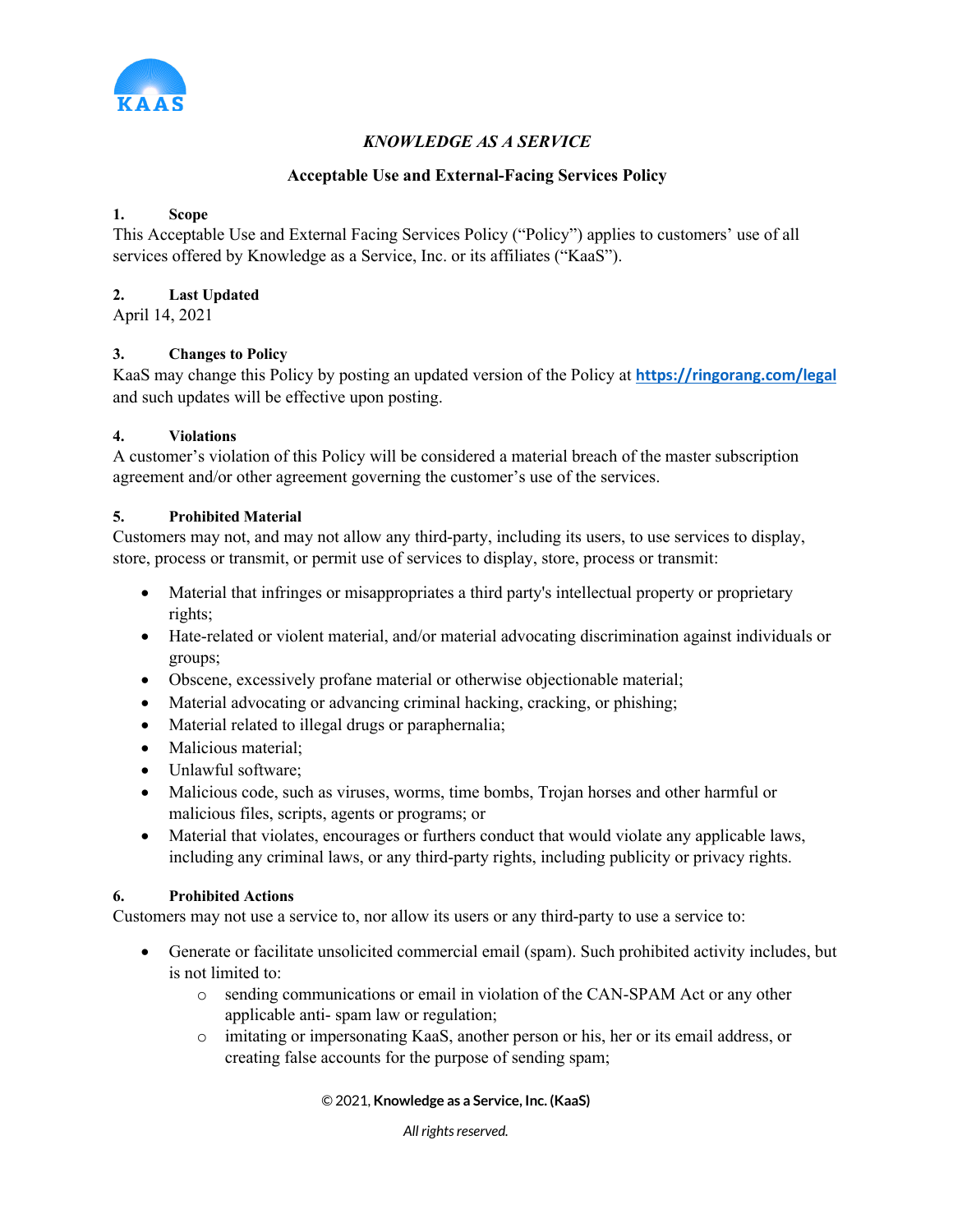

- o data mining or harvesting any web property (including any External-Facing Service) to find email addresses or other user account information; sending unauthorized mail via open, third-party servers;
- o sending email to users who have requested to be removed from a mailing list;
- o selling to, exchanging with, sharing with or distributing to a third party personal information, including the email addresses of any person without such person's knowing and continued consent to such disclosure; or
- o sending unsolicited emails to significant numbers of email addresses belonging to individuals and/or entities with whom you have no preexisting relationship;
- Send, upload, distribute or disseminate, or offer to do the same, with respect to unlawful, defamatory, harassing, abusive, fraudulent, infringing, obscene, excessively profane, hateful, violent, or otherwise objectionable material, or promote, support or facilitate unlawful, hateful, discriminatory, or violent causes;
- Intentionally distribute viruses, worms, defects, Trojan horses, corrupted files, hoaxes, or any other items of a destructive or deceptive nature;
- Conduct or forward multi-level marketing, such as pyramid schemes and the like;
- Generate or facilitate SMS, MMS, or other text messages or push notifications in violation of the Telephone Consumer Protection Act, the Do-Not-Call Implementation Act, or any other applicable law including anti- spam, telemarketing or telephone consumer protection laws or regulations;
- Use the services in any manner that violates any applicable industry standards, third party policies or requirements that KaaS may communicate to its users, including all of the applicable guidelines published by the CTIA, the Mobile Marketing Association, the Self- Regulatory Principles as directed by the Digital Advertising Alliance and the Network Advertising Initiative or any other generally accepted industry associations, carrier guidelines or other industry standards;
- Transmit material that may be harmful to minors;
- Illegally transmit another's intellectual property or other proprietary information without such owner's or licensor's permission;
- Impersonate another person, entity or KaaS (via the use of an email address or otherwise) or otherwise misrepresent themselves or the source of any communication;
- Violate the rights (such as rights of privacy or publicity) of others;
- Promote, facilitate or encourage illegal activity;
- Interfere with other users' enjoyment of a service;
- Mislead people about voting processes or census processes;
- Engage in activity in connection with illegal peer-to-peer file sharing;
- Engage in or promote gambling, or run a gambling operation;
- "Mine" bitcoins and other cryptocurrencies;
- Sell, distribute or export illegal or prescription drugs or other controlled substances or paraphernalia;
- Access (including through any interfaces provided with a service), any KaaS product or service, or other service or website, in a manner that violates the terms for use of or access to such service or website;

© 2021, **Knowledge as a Service, Inc. (KaaS)**

*All rights reserved.*